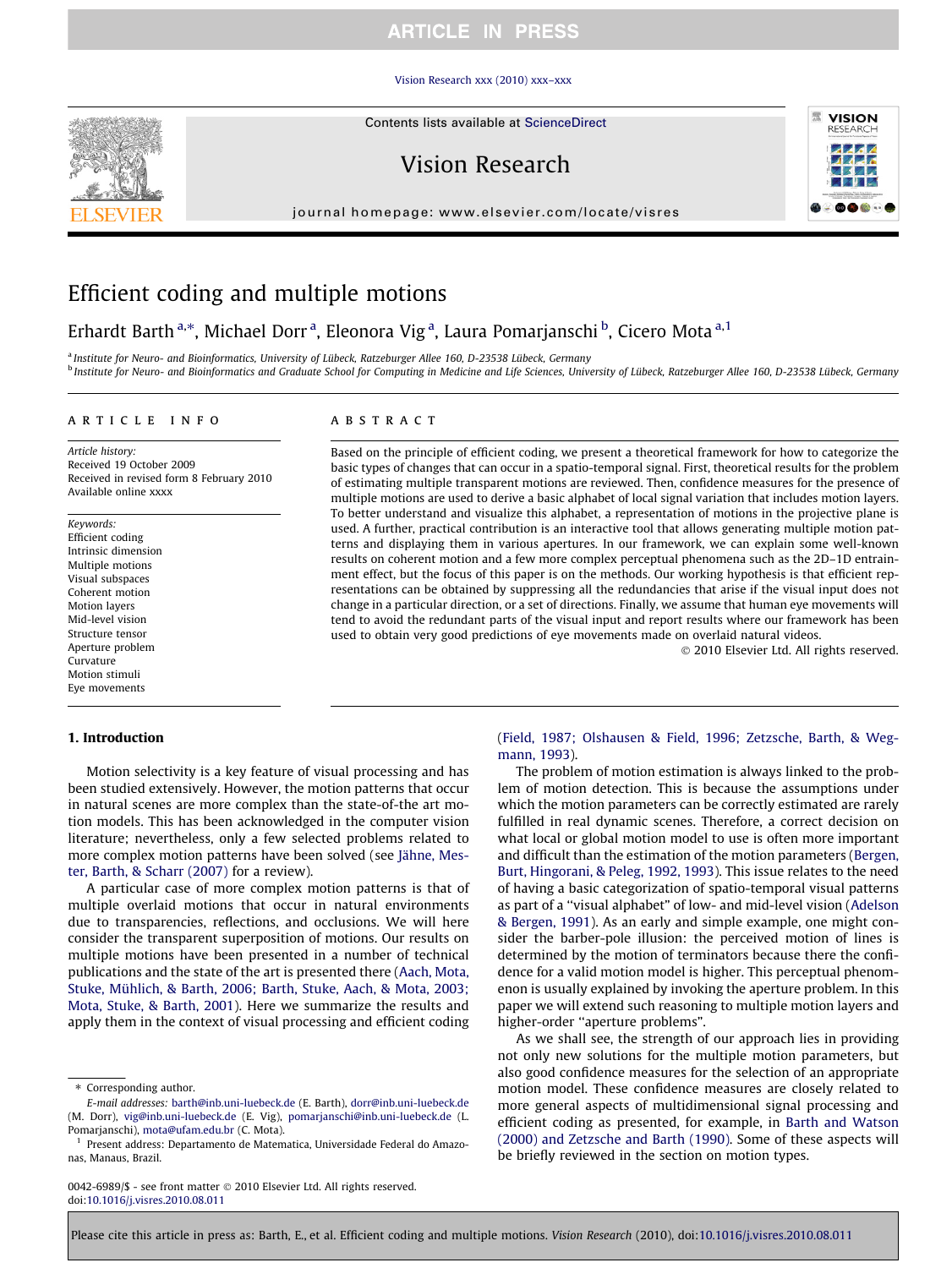<span id="page-1-0"></span>2 E. Barth et al. / Vision Research xxx (2010) xxx–xxx

Multiple transparent motions have often been used to probe the visual system – see [Braddick and Qian \(2001\)](#page-9-0) for an overview. As an early result, it was reported that when the number of moving patterns is increased beyond two, subjects are no longer able to perceive all the patterns simultaneously [\(Mulligan, 1992, 1993\)](#page-9-0). Later experiments showed that up to three motions can be detected [\(Andrews & Schluppeck, 2000\)](#page-9-0) if their directional separation is sufficiently large and that two motions are hard to detect if the separation is small ([Mota, Dorr, Stuke, & Barth, 2004](#page-9-0)).

Our key results will appear in a table [\(Table 2](#page-3-0)), where we will give a complete description of the different ways in which a multidimensional signal can be constant and thus contain redundancy. By that we provide a theoretical framework for dealing with multidimensional signal variation that can be applied, for example, to multiple motions but might also open a new perspective on the issue of efficient visual coding.

To better visualize and synthesize complex motion patterns, we use the projective-plane representation of motion and offer an interactive graphical tool for multiple-motion synthesis that can be used to illustrate, for example, the different types of overlaid motions in [Table 2](#page-3-0).

Finally, we present an experiment in which we have recorded eye movements of subjects who were viewing overlaid movies, and we show how our framework can be used to obtain very good predictions of the eye movements.

The paper is structured as follows. For didactical purpose, we first treat the case of multiplemotions of one-dimensional spatial objects (multiple motions in  $x$  and  $t$ ) and then expand this to the more relevant case of  $(x, y, t)$  motions. In the section on motion types, we generalize our results such as to deal with different combinations of multiple motions, and define a complete scheme of signal classification based on the degrees of freedom that a signal is using. We then present our approach to multiple-motion synthesis and show a demonstration based on the interactive tool. Next, we describe an experiment in which we investigated how eye movements are influenced by overlays and how well they can be predicted. Here, we will provide step-by-step directions how our framework can be used in practice without references to the details of the mathematical background, which are given in an [appendix.](#page-8-0) Some readers might find it useful to start with our interactive tool described in [Appendix](#page-8-0) [B](#page-8-0) and available at [http://www.ebarth.de/demos/ppmotion](http://www.ebarth.de/demos/) and use it as a companion throughout the paper.

#### 2. Multiple motions in  $(x, t)$

For didactical purpose, we first introduce the concept of multiple motions for the case of only one spatial dimension  $x$ . Suppose

we are dealing with a one-dimensional pattern of light intensity  $f(x)$  that translates in time with speed u. We observe the signal

$$
f(x,t) = g(x - tu)
$$
 (1)

To estimate the motion parameter  $u$ , we can use the wellknown constraint

$$
uf_x + f_t = 0 \tag{2}
$$

that formalizes the observation that image intensities remain constant in the direction of motion (see left panel of Fig. 1). Indices denote partial derivatives. Note that the above constraint is obtained by applying to the left and right side of Eq. (1) an operation (the derivative along direction  $(u,1)$ , i.e., along the motion vector in homogeneous coordinates) that will cause the right part, i.e., the unknown g, to vanish. Since the constraint is linear, we can use linear regression methods to estimate the parameter u based on the partial derivatives (estimated at a number of locations for which the constraint in Eq. (2) is supposed to hold) of the known function f. As a consequence, the vector  $(u,1)$  will be the eigenvector to the smallest eigenvalue of the structure tensor

$$
J = \omega * \begin{pmatrix} f_x^2 & f_x f_t \\ f_x f_t & f_t^2 \end{pmatrix},
$$
 (3)

which consists of products of partial derivatives that are locally averaged (pooled) by convolution (denoted by "\*") with the kernel  $\omega$ .

If exactly one eigenvalue of  $J$  is zero (the second eigenvalue will then be positive)

$$
u = -\frac{J_{12}}{J_{11}} = -\frac{J_{12}}{J_{22}} = \frac{\omega * (f_x f_t)}{\omega * (f_x^2)},
$$
(4)

where  $J_{12}$ ... are the components of the structure tensor. Our motion model is only appropriate if the rank of J equals one, and we will extend this observation in the section on confidence measures.

Note that the structure tensor is constructed to deal with noise by assuming that the left part of Eq. (2) is not exactly equal to zero, and then searching for the velocity  $u$  that minimizes a weighted sum of squares of  $uf_x + f_t$  (standard least-squares regression). If the assumption that the term  $uf_x + f_t$  is small in a local neighborhood (same as assuming a translational motion) is not true, the rank of J will not be equal to one. In the remainder of the paper we will extend these observations to more motions and more dimensions.

Now suppose that the observed intensity signal  $f$  is the additive superposition of two moving patterns (see right panel of Fig. 1):

$$
f(x,t) = g_1(x - tu) + g_2(x - tv).
$$
 (5)



Fig. 1. One (left) and two (right)  $(x, t)$  motions.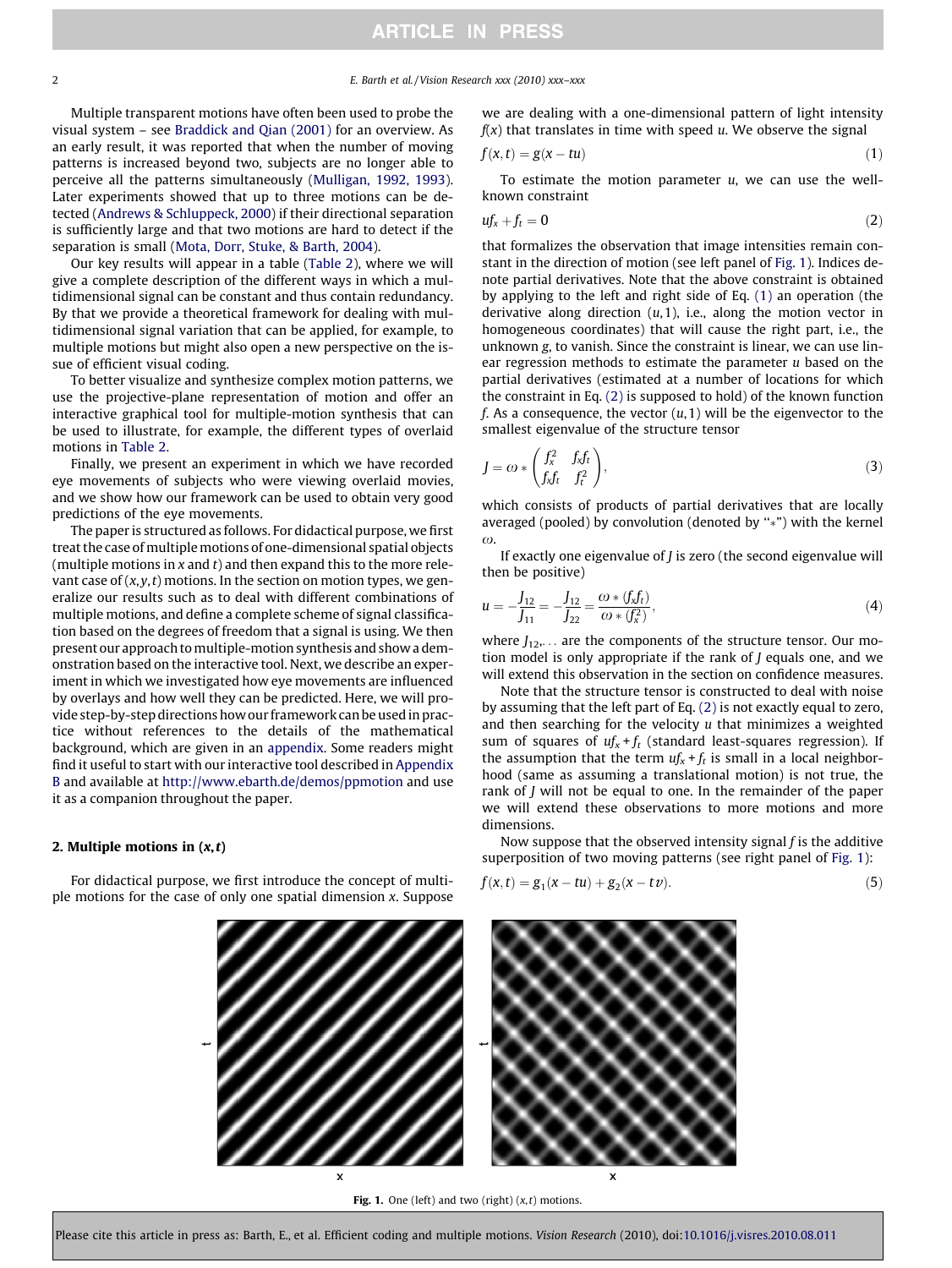E. Barth et al. / Vision Research xxx (2010) xxx–xxx 3

<span id="page-2-0"></span>In this case, we observe f and need to estimate u and  $\nu$ . To obtain a constraint for one of the motions we proceed as above, i.e., we cause  $g_1$  and  $g_2$  to vanish. The derivative operator which causes  $g_1$  and  $g_2$  to vanish (concatenated derivatives in the directions of the two motions) yields the constraint

$$
u v f_{xx} + (u + v) f_{xt} + f_{tt} = 0.
$$
 (6)

Note that the above constraint for two motions is nonlinear while the one for one motion was linear. We now linearize the two-motion constraint by introducing the mixed-motion parameters vector  $c = (a, b, 1)^T$  with components

$$
a = uv,
$$
  
\n
$$
b = u + v.
$$
\n(7)

Eq. (6) now reads

$$
af_{xx} + bf_{xt} + f_{tt} = 0. \tag{8}
$$

and, being linear, can be solved for the mixed motion parameters by regression as in the case of one motion above. The solution obtained for c will thus be the eigenvector related to the minimal eigenvalue of a generalized structure tensor

$$
J_2 = \omega * \begin{pmatrix} f_{xx}^2 & f_{xx}f_{xt} & f_{xx}f_{tt}, \\ f_{xx}f_{xt} & f_{xt}^2 & f_{xt}f_{tt}, \\ f_{xx}f_{tt} & f_{xt}f_{tt} & f_{tt}^2. \end{pmatrix} . \tag{9}
$$

However, we now need to recover the motion parameters  $u, v$ from the mixed-motion parameters in c. This is achieved by observing that

$$
uv = u,
$$
  
 
$$
u + v = b.
$$
 (10)

Hence, the motion parameters are simply the roots of the polynomial

$$
Q_2(x) = x^2 - bx + a.
$$

 $\ldots$ 

This concludes the explanation of our strategy for solving the problem of multiple motions in the general case. Note that the above solution is a way of linearizing the problem that becomes linear in the mixed-motion parameters.

## 3. Multiple motions in  $(x, y, t)$

We now consider the realistic case of two spatial dimensions  $\mathbf{x} = (x, y)$ . We will restrict the presentation to multiple transparent motions that are superimposed additively. The extension of the models and results to multiplicative layers is straightforward. The more general case of both transparent and occluded motions has been treated in [Barth et al. \(2003\)](#page-9-0). Suppose that an image sequence  $f$  is the overlaid superposition of two image layers moving with constant but different velocities **u**, **v** respectively:

$$
f(\mathbf{x},t) = g_1(\mathbf{x} - t\mathbf{u}) + g_2(\mathbf{x} - t\mathbf{v}).
$$
\n(11)

By applying the operator  $\alpha(\mathbf{u})\alpha(\mathbf{v})$  to f and expanding we obtain a constraint equation for transparent motion [\(Shizawa & Mase,](#page-9-0) [1990\)](#page-9-0):

$$
\alpha(\mathbf{u})\alpha(\mathbf{v})f = (u_x v_x)f_{xx} + (u_y v_y)f_{yy} + (u_x v_y + u_y v_x)f_{xy} + (u_x + v_x)f_{xt} + (u_y + v_y)f_{yt} + f_{tt} = 0.
$$
 (12)

We linearize the above equation by introducing the mixed motion parameters vector  $\mathbf{c} = (c_{xx}, c_{yy}, c_{xy}, c_{xt}, c_{yt}, c_{tt})^T$  with components

$$
c_{xx} = u_x v_x, \quad c_{yy} = u_y v_y, \quad c_{xy} = u_x v_y + u_y v_x, c_{xt} = u_x + v_x, \quad c_{yt} = u_y + v_y, \quad c_{tt} = 1.
$$
 (13)

Eq. (12) now reads

$$
c_{xx}f_{xx} + c_{yy}f_{yy} + c_{xy}f_{xy} + c_{xt}f_{xt} + c_{yt}f_{yt} + c_{tt}f_{tt} = 0
$$
\n(14)

and can be solved for the mixed-motion parameters by regression as shown above. The best estimator for the mixed-parameters vector c is therefore the eigenvector related to the minimal eigenvalue of the generalized structure tensor

$$
J_2 = \omega * (LL^T)
$$
  
\n
$$
L = (f_{xx}, f_{yy}, f_{xy}, f_{xt}, f_{yt}, f_{tt})^T,
$$
\n(15)

where  $\omega(x,y,t)$  is again a convolution kernel. This eigenvector can be estimated by principal component analysis or by using the minors of  $I_2$  (see Appendix [A\)](#page-8-0). What remains is to recover the motion vectors u, v from the mixed-motion parameters. This is achieved by reinterpreting them as complex numbers, i.e.,

$$
\mathbf{u} = u_x + ju_y, \quad \mathbf{v} = v_x + jv_y,
$$
\n(16)

and observing that

$$
\mathbf{u}\mathbf{v} = c_{xx} - c_{yy} + jc_{xy} = A_0,
$$
  

$$
\mathbf{u} + \mathbf{v} = c_{xt} + jc_{yt} = A_1.
$$
 (17)

Hence, the motion vectors are simply the roots of the complex polynomial

$$
Q_2(z)=z^2-A_1z+A_0.
$$

A generalization for the case of an arbitrary number of N motions and the definition of the generalized structure tensor  $J_N$  for N motions is given in [Mota et al. \(2001\)](#page-9-0) and not further elaborated here.

# 4. Motion types

We will not further consider the problem of estimating multiple motions, but we needed to introduce the above framework to understand how the generalized structure tensors arise. We will now use these tensors and their invariants to present a complete classification scheme for different combinations of multiple motions that describe different types of redundancies in the signal. We start with the concept of intrinsic dimension, which defines the dimension of signal-energy subspaces, and extend it to different combinations of such subspaces.

### 4.1. Intrinsic dimension

The intrinsic dimension [\(Zetzsche & Barth, 1990\)](#page-9-0) describes how many of the degrees of freedom of a signal are used within a local neighborhood (see [Table 1\)](#page-3-0). If a signal is completely constant, e.g., a uniform wall, the intrinsic dimension is zero. Straight edges and all kinds of stationary gratings have intrinsic dimension one. Stationary or translated corners or line ends then are i2D and transient corners are  $i3D$ . We will refer to a signal with intrinsic dimension  $n$ as an inD signal or an inD feature.

Images and image sequences can be reconstructed from only those regions where the intrinsic dimension is larger than one ([Mota & Barth, 2000](#page-9-0)), which means that i0D and i1D signals are redundant. Moreover, the statistics of natural scenes reveal that signals with low intrinsic dimension occur more frequently than signals with high intrinsic dimension [\(Zetzsche et al., 1993](#page-9-0)). This combination of geometrically proven uniqueness and statistically measured low probability of occurrence makes signals with higher intrinsic dimension an efficient representation. The resulting representation will be sparse (due to the above mentioned statistics),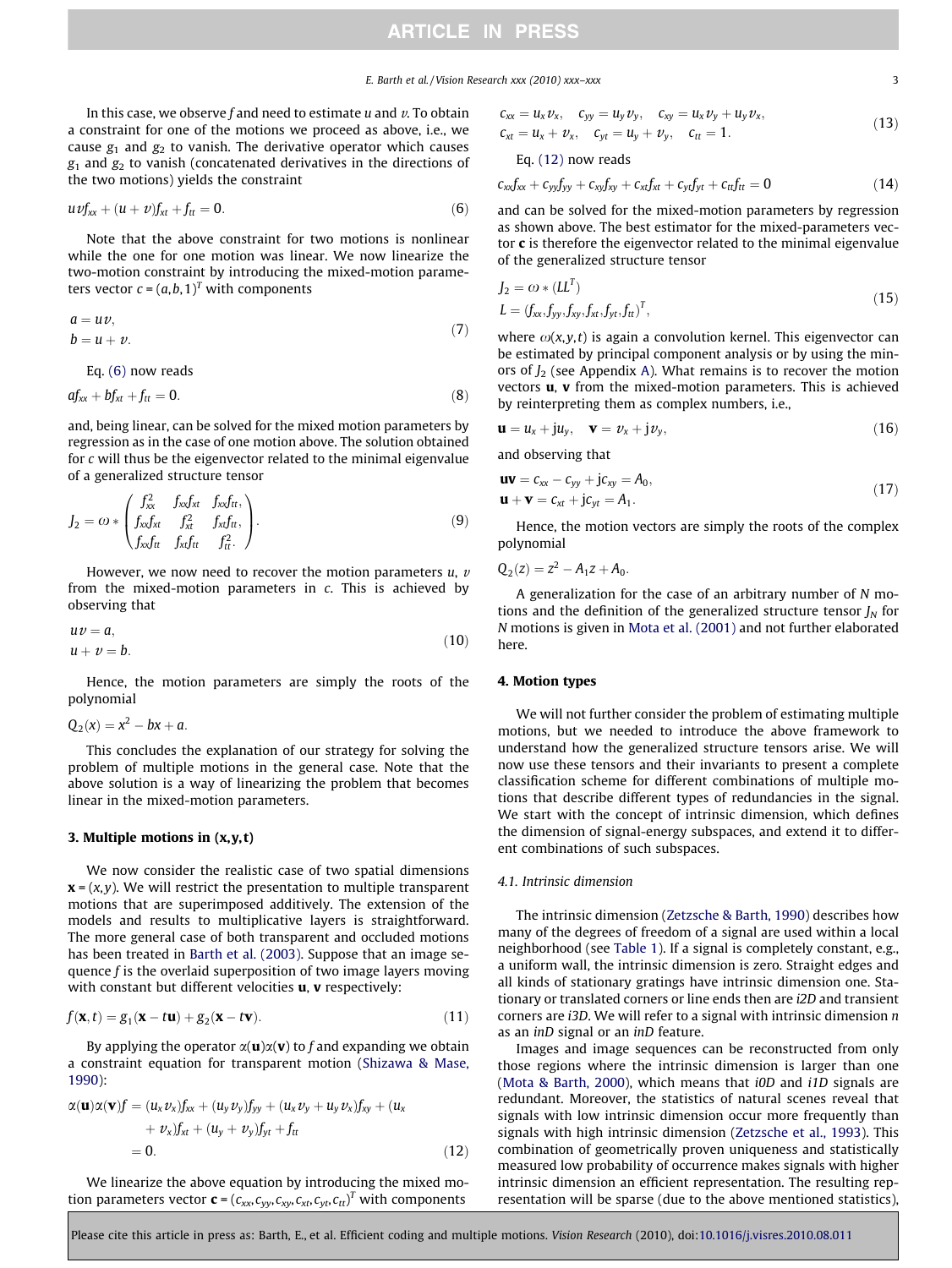# **ARTICLE IN PRESS**

<span id="page-3-0"></span>

#### Table 1

Intrinsic dimension in 3D. The parameters  $a, b, c, \ldots$  define the directions in which the signal does not change.

| Intrinsic<br>dimension | Description                                                                           | Constraint                                                                                                                   | Signal<br>energy       |
|------------------------|---------------------------------------------------------------------------------------|------------------------------------------------------------------------------------------------------------------------------|------------------------|
| 0<br>っ                 | Constant in all directions<br>Constant in two directions<br>Constant in one direction | $f(x, y, t) = c$<br>$f(x, y, t) = g(ax + by + ct)$<br>$f(x, y, t) = g(a_1x + b_1y)$<br>+ $c_1t$ , $a_2x$ + $b_2y$ + $c_2t$ ) | Point<br>Line<br>Plane |
| ર                      | No constant direction                                                                 | None                                                                                                                         | Volume                 |

and will also minimize the loss of information (due to the uniqueness theorem). Indeed, recent results obtained with sparse coding and overcomplete bases indicate that i2D operators emerge as nonlinear filters ([Labusch, Barth, & Martinetz, 2009; Olshausen, 2009\)](#page-9-0).

It then seems a straightforward hypothesis that visual processing should exploit this potential efficiency, and suppress signals with lower intrinsic dimension. This simple hypothesis suffices to explain the occurrence of lateral inhibition (i0D signals are suppressed), end-stopping (i1D signals are suppressed), and motion selectivity ([Barth & Watson, 2000\)](#page-9-0).

It is useful to consider the Fourier transform and energy distributions of signals with different intrinsic dimensions. The problem of determining the intrinsic dimension is then equivalent to the problem of determining whether the energy of the signal is restricted to a certain subspace, e.g., a plane (within a volume). A well-known result is that the energy of a rigid-motion signal is restricted to a plane ([Watson & Ahumada, 1983](#page-9-0)). In case of multiple motions we are dealing with the problem of detecting that the energy is on multiple planes, and of estimating the parameters of the planes. In general, however, different combinations of different kinds of subspaces are possible, e.g., of planes and lines if a moving dot pattern and a moving grating are overlaid.

#### 4.2. Intrinsic dimension and motion

Image regions that are i2D (e.g., corners, line ends) are not only the most informative but also the only regions where motion can be estimated correctly, because i1D signals suffer from the aperture problem. The early experiments by Wallach (see [Wuerger,](#page-9-0) [Shapley, & Rubin, 1996](#page-9-0)) demonstrate that the perceived direction of motion is dominated by the motion of the i2D regions (the socalled terminators). This strategy has been confirmed by neurophysiological data showing that neurons in area MT of the macaque prefer i2D motion signals [\(Pack, Gartland, & Born, 2004\)](#page-9-0), and that i2D selective end-stopped neurons in the primary visual areas seem to be involved in avoiding the aperture problem [\(Pack, Liv](#page-9-0)[ingstone, Duffy, & Born, 2003\)](#page-9-0) – see [Born and Bradley \(2005\) and](#page-9-0) [Rust et al. \(2006\)](#page-9-0) for review papers on the role of MT neurons.

#### 4.3. Categorization of motion types

The classification according to the intrinsic dimension has the following limitation. A signal with intrinsic dimension three may have an energy distributed not in a volume but in multiple planes, or maybe in a combination of multiple planes and lines. One might refer to such cases as fractional intrinsic dimensions, where the intrinsic dimension is not two but also not really three. An interesting special case is that of multiple orientations in images [\(Aach](#page-9-0) [et al., 2006\)](#page-9-0). The more general problem of how to detect and estimate multiple orientations in multidimensional signals was solved only recently [\(Stuke, Barth, & Mota, 2006](#page-9-0)).

As we shall see, the major benefit of the generalized structure tensor is that it provides a natural categorization of the visual input, or any three-dimensional signal, in terms of its complexity

and redundancy. The rank of the tensor  $J_1$  is known to correspond to the intrinsic dimension, and it thus follows from [\(Mota & Barth,](#page-9-0) [2000](#page-9-0)) that signals with a rank of  $J_1$  less than two are redundant. Although signal categorization by the rank of  $J_1$  has proven useful in many technical applications, it should be noted that the concept of intrinsic dimension is more general, and that the eigenvalue analysis of  $J_1$  is just one specific way of determining the intrinsic dimension. Nevertheless, for simplicity, it is a major focus of this work to provide a categorization of dynamic visual patterns in terms of the ranks of the tensors  $J_N$ , with  $N = 1, 2, 3$ .

Fortunately, although hard to derive, the results can easily be presented as shown in Table 2. We here restrict the patterns in Table 2 to overlaid motions that are defined as the additive superposition of elementary patterns that are either 1D or 2D spatial patterns. Except for the 3D case (last line in the table), these patterns move with constant velocity. 1D patterns can thus be, for example, moving gratings and straight lines, whereas 2D patterns can be, for example, moving dots or moving noise patterns. 3D patterns are, for example, dynamic noise, transient dots, or transient corners. Note that within the traditional theory of only one motion (as represented by the tensor  $J_1$ ), one cannot distinguish between the motion of two 1D patterns (e.g., a plaid) and the motion of one 2D pattern (dot, corner, or noise) because the rank of  $J_1$  is the same in the two cases. These two types of patterns differ, however, in the ranks of both  $J_2$  and  $J_3$ .

Finally, we should note that the signal types presented in Table 2 form a complete set, i.e., the table contains all possible combinations of up to three motion layers (other combinations of ranks cannot occur). The results summarized in Table 2 therefore make a contribution to the alphabet of how to ''measure stuff" ([Adelson](#page-9-0) [& Bergen, 1991\)](#page-9-0).

#### 4.4. Confidence measures

We now address the question of how to derive confidence measures for the different types of motions in the above table. As shown in the table, the different types of motion patterns can be classified in terms of the rank of the structure tensors. A theoretically obvious choice would be to determine the rank based on an

#### Table 2

Basic dynamic patterns (left column) that have intrinsic dimensions indicated in the third column and that correspond to the ranks of the generalized structure tensors for  $N = 1$ , 2, and 3 given in the right columns. Colors are used to illustrate the cases of generalized aperture problem (red), translation (green, indicating a proper motion model), high (blue), and low (orange) complexity. MGs are moving patterns that are spatially 1D, e.g., moving gratings. MDPs are moving patterns that are spatially 2D, e.g., moving dots. Transient dots stands for the class of signals that show no constant direction, the simplest example being dots that appear or disappear. The table summarizes all possible combinations of up to three moving patterns (but for the trivial possibility of adding 0D patterns to all combinations) and shows that these patterns can be distinguished in terms of the ranks of the structure tensors.

| Pattern        | Examples                        | Intr.Dim       | rank $J_1$     | rank $J_2$     | rank $J_3$     |
|----------------|---------------------------------|----------------|----------------|----------------|----------------|
| 0 <sub>D</sub> | Uniform wall                    | $\Omega$       | $\Omega$       | $\Omega$       | $\overline{0}$ |
| 1 <sub>D</sub> | Moving grating (MG)             | 1              | $\mathbf{1}$   | 1              | 1              |
| $1D+1D$        | $2\overline{MGs}$               | $\overline{2}$ | $\overline{2}$ | $\overline{2}$ | $\overline{2}$ |
| $1D+1D+1D$     | 3 MGs                           | 3              | 3              | $\overline{3}$ | 3              |
| 2D             | Moving dot pattern (MDP)        | $\overline{2}$ | $\overline{2}$ | 3              | $\overline{4}$ |
| $2D+1D$        | $1 \text{ MDP} + 1 \text{ MG}$  | 3              | $\overline{3}$ | $\overline{4}$ | 5              |
| $2D+1D+1D$     | $1 \text{ MDP} + 2 \text{ MGs}$ | 3              | $\overline{3}$ | $\overline{5}$ | 6              |
| $2D+2D$        | 2 MDPs                          | 3              | $\overline{3}$ | $\overline{5}$ | $\overline{7}$ |
| $2D+2D+1D$     | $2 \text{ MDPs} + 1 \text{ MG}$ | 3              | $\overline{3}$ | 6              | 8              |
| $2D+2D+2D$     | 3 MDPs                          | 3              | $\mathbf{3}$   | 6              | 9              |
| 3D             | Transient dots                  | 3              | 3              | 6              | 10             |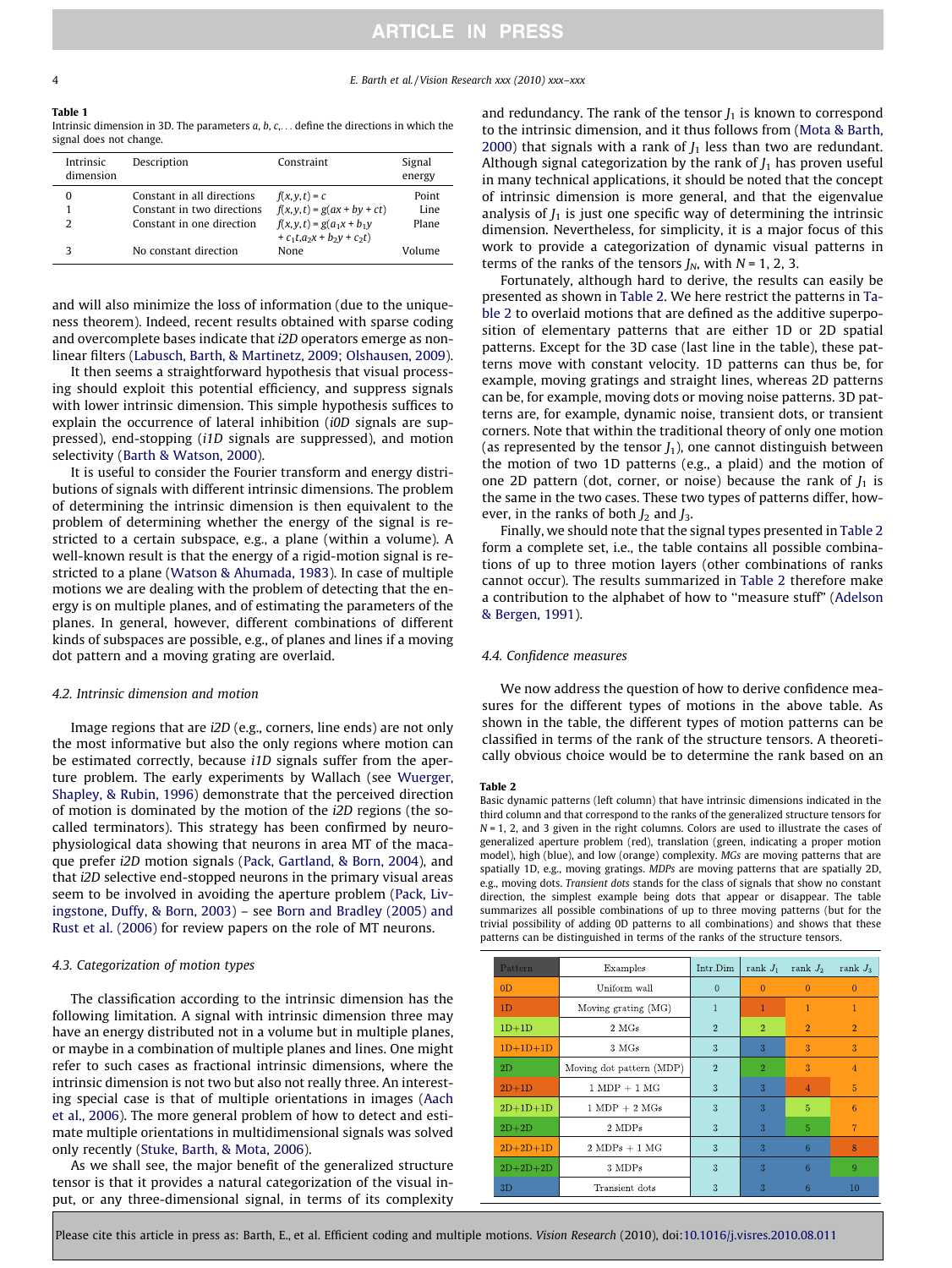<span id="page-4-0"></span>eigenvalue analysis of the tensor. However, confidence measures for the different ranks can also be defined based on the invariants of the structure tensors:

$$
H_1 = 1/3 \text{ trace } (J_1) = \lambda_1 + \lambda_2 + \lambda_3,S_1 = |M_{11}| + |M_{22}| + |M_{33}| = \lambda_1 \lambda_2 + \lambda_2 \lambda_3 + \lambda_1 \lambda_3,K_1 = |J_1| = \lambda_1 \lambda_2 \lambda_3,
$$
 (18)

 $J_1$  is the structure tensor for one  $(x, y, t)$  motion and is defined in Eq. [\(21\).](#page-8-0) The  $\lambda_i$  are the eigenvalues of the structure tensor, but note that we might not need the eigenvalues to determine the rank of the tensor. The rank can be determined in terms of the invariants  $H_1$ ,  $S_1$ , and  $K_1$ .  $H_1$  is the trace of the structure tensor  $J_1$ , i.e., the invariant  $H_1$  results from the sum of the basic measurements (eigenvalues, i.e., variations in main directions).  $S_1$  is the sum of the minors  $(|M_{11}|,...,$  the minors of  $J_1$  are determinants of sub-matrices, see [A](#page-8-0)ppendix A). Accordingly,  $S_1$  is a sum of pairwise products of eigenvalues. Finally,  $K_1$  is the determinant, i.e., the product of all eigenvalues. Note that the above invariants are nonlinear combinations of linear filters.

The invariants can be used in a straightforward way. If  $K_1 \neq 0$ , the rank is three, so  $K_1$  can quantify the likelihood of having a full-rank tensor (blue entries in [Table 2](#page-3-0)). If  $S_1 \neq 0$  the rank is at least two. As a consequence, the green entries in the table (welldefined motions) are defined by having a large  $S_1$  and a small  $K_1$ . If  $H_1 \neq 0$  the rank is at least one. Details on how to normalize the invariants when comparing them can be found in [Mota et al.](#page-9-0) [\(2001\)](#page-9-0), see also Section [7](#page-5-0).

The reddish fields in the table (inconsistent motions) are defined by zero values of  $S_1$  and  $K_1$ . Remember that those features in a movie where  $S_1$  and  $K_1$  (of  $J_1$ ) are zero, are not only those features where motion cannot be determined but also those regions that are redundant (see intrinsic dimension above). This is why it would make sense for any vision system to have estimates of the invariants  $S_1$  and  $K_1$ . In other words, a system that represents movies in terms of  $H_1$  will suppress (not represent) all those visual features that are *iOD*, i.e., constant in all directions.  $S_1$  will filter out from the representation *iOD* and *i1D* features, and  $K_1$  will suppress i0D, i1D, and i2D features. So, when moving from H-like to S-like and K-like representations, the degree of sparsification will increase since the signals with three, two, and one constant directions will be suppressed. However, as shown in [Table 2,](#page-3-0) the invariants  $H_1$ ,  $S_1$ , and  $K_1$  cannot differentiate between the different types of motion superpositions. For example, the linear superposition of two i1D signals cannot be differentiated from a single i2D signal, and the superposition of two i2D signals cannot be distinguished from an i3D signal.

These problems can be solved by using the generalized invariants  $H_2$ ,  $H_3$ ,  $K_2$ , and  $K_3$  of  $J_2$  and  $J_3$ , which are defined as in Eq. (18) (but for a higher number of eigenvalues). The invariants of type S of  $J_2$  and  $J_3$  are defined similarly.  $S_{22}$  and  $S_{32}$  are defined as the sum over all possible products (15 in case of  $J_2$ ) of pairs of eigenvalues. The higher-order invariants are defined as sums of products of triples, quadruples, ... of the eigenvalues. Accordingly,  $S_{23}$  is the sum over all 20 products of triples of eigenvalues of  $J_2$ ,  $S_{24}$ the sum over all 15 products of four eigenvalues, and  $S_{25}$  the sum over all six products of five eigenvalues. Overall, the invariants are defined in terms of  $\sum \prod$  structures, with H and K being the extreme cases of only  $\sum$  (sum of all eigenvalues, no product) and only  $\prod$ (product of all eigenvalues, no summation), respectively. Note that in case of one-dimensional signals the structure tensor  $J_1$  is degenerated and no  $\Sigma\Pi$  structures arise (we have only H), and in case of two-dimensional signals only the two extreme cases of H and K exist (no S-type invariants).

When comparing  $K_1$  and  $K_2$  by looking at the 4th and 5th col-umns of [Table 2](#page-3-0), we see than  $K_2$  can suppress patterns that result from superpositions of patterns with low intrinsic dimension. For example, in case of a  $2D + 2D$  transparent motion (row 9)  $K_1$  is different from zero but  $K_2$  can "see" this higher-order redundancy and is equal to zero (a response in  $K_2$  would require a rank of  $J_2$  of six). However, once we are looking at motions of more than two i2D patterns, we need  $K_3$  to "see" and suppress that redundancy. Note that filtering out i0D signals is simple and can be done with linear systems. But as we move on to suppress increasingly complex redundancies, we therefore need increasingly complex nonlinearities. The invariants of the generalized structure tensors can tell us what kind of nonlinearities are required. The resulting operators can be understood as a sandwich structure of two linear and two nonlinear stages that can be summarized as follows: (i) linear spatio-temporal filtering (derivatives  $f_{xx}$ , ... ), (ii) nonlinear stage (product terms, e.g.,  $f_{xx}f_{yy}$  in  $J_2$ ), (iii) linear spatio-temporal pooling (convolution with the kernel  $\omega$ ), (iv) nonlinear stage (defined by determinants or sum of minors, i.e., product terms again).

#### 5. Implementation of derivatives and filters

This section discusses the relationship between derivatives and visual filters and thereby addresses critical aspects of the differential approach. It can be skipped by those not interested in the implementation issues.

Differential approaches are often discussed as being sensitive to noise. This is particularly relevant for our results on multiple motions since the order of differentiation increases with the number of motions. Therefore we now present two methods that are useful to overcome such problems. In our simulations in Section [7](#page-5-0), however, we have used standard differences of Gaussians as derivatives and obtained very good prediction results with noisy natural movies.

### 5.1. Prefiltering

In [Mota et al. \(2001\)](#page-9-0) solutions for multiple motions were derived by showing that the differential results still hold for any type of linear pre-filtering. This implies that the shape of the differential filter can be influenced to a large degree and thus adapted such as to improve sensitivity to noise. For the case of one motion, this property has been used in [Srinivasan \(1990\)](#page-9-0).

#### 5.2. Generalized derivatives

As an important consequence of the above-mentioned result, one can use fairly general filter functions instead of the derivatives. Consider the Fourier transform of the derivative kernels  $(X, Y, Z)$  and  $T$ are the Fourier variables corresponding to  $x$ ,  $y$ , and  $t$  respectively):

$$
\frac{\partial^{\kappa} \partial^{\mu} \partial^{\nu}}{\partial x^{\kappa} \partial y^{\mu} \partial t^{\nu}} \Rightarrow (-i)^{\kappa \mu \nu} X^{\kappa} Y^{\mu} T^{\nu}.
$$
\n(19)

A major weakness of calculus is that it cannot separate the symmetry of the derivative (i.e., whether  $-i$  to the power, say,  $\kappa v \mu$  in the above equation equals  $-i$  or 1) from the shape of the filter (i.e., the actual value of the product  $\kappa v \mu$ ) which determines the steepness of the filter function and thus the sensitivity to noise. Note, however, that the results of motion estimation do not depend on the shape of the filter function because the shape can be manipulated by pre-filtering. For example, if we had a filter  $X<sup>4</sup>$  as a fourth-order derivative with respect to  $x$ , we could use a pre-filter  $X^{-3}$  and thus end up filtering with u as an estimate of the derivative. The latter filter would be much less sensitive to noise since it would be much less a high-pass filter.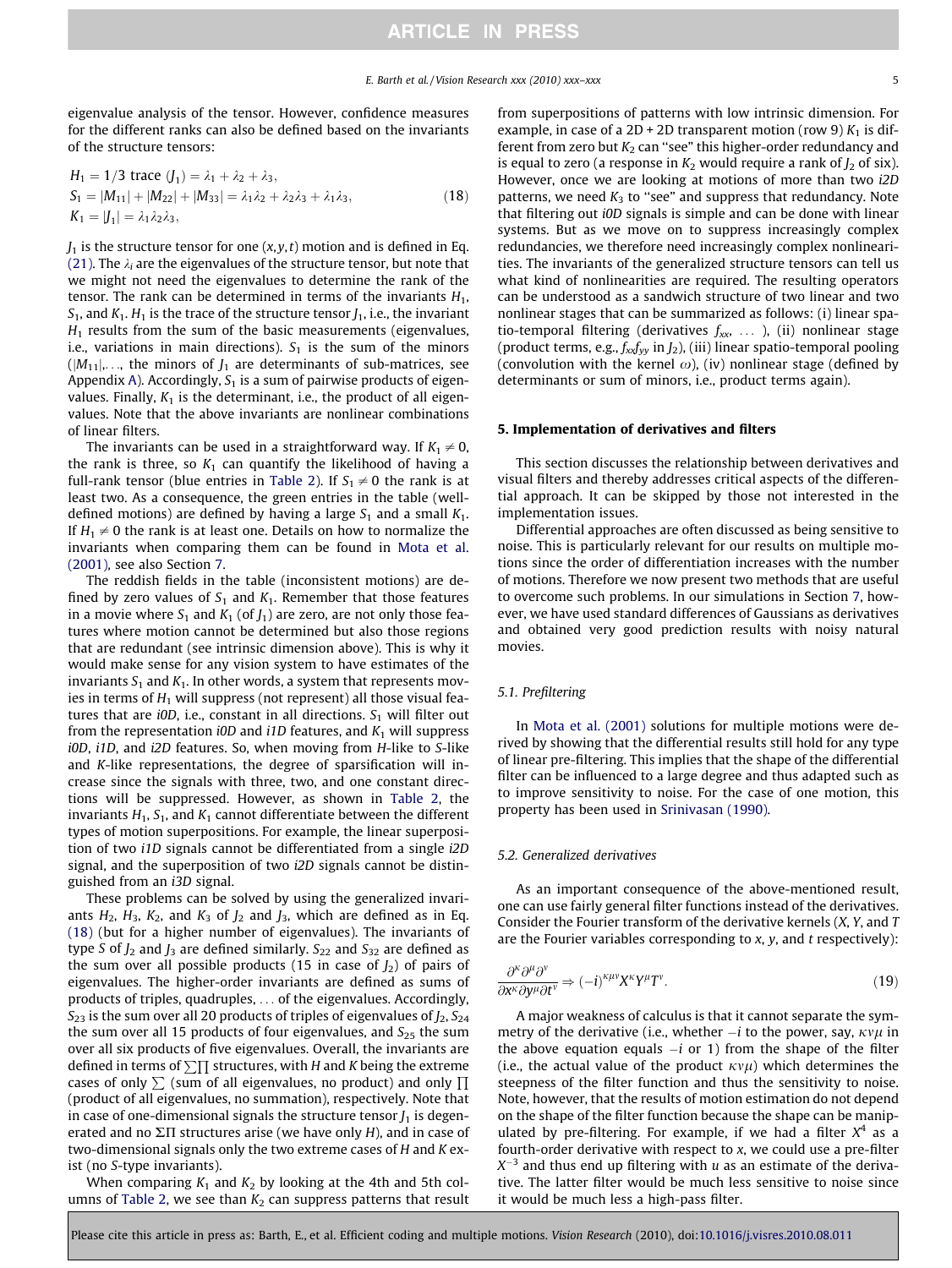<span id="page-5-0"></span>6 E. Barth et al. / Vision Research xxx (2010) xxx–xxx

# 6. Synthesis of multiple motions

[Tables 1 and 2](#page-3-0) are useful for categorizing basic properties of multidimensional signals in general and certain motion patterns in particular. In order to better exemplify the different motion patterns we now turn to the problem of motion synthesis. The study of motion patterns has profited from looking at Fourier correspondences, because then motion could be visualized as a plane in the transform domain ([Watson & Ahumada, 1983\)](#page-9-0). Multiple motions correspond to multiple such planes and the motion of a plaid pattern is said to be determined by the two lines in the transform domain (which correspond to the two 1D moving gratings) that define a plane. But this plane is not the only way to fit the two lines; cones would also fit them. This is one reason for proposing a new synthesis tool. Furthermore, without the tool, for more than two motions, it becomes hard to understand what overall motions would result from the superposition of different moving patterns.

We therefore use the projective plane as a means of better describing overlaid motions, and we shall see how this simplifies the analysis and synthesis of motion patterns.

If a signal  $f$  is the additive superposition of moving layers, its Fourier transform  $F$  is the superposition of Dirac planes that all pass through the origin. To represent these motions in the projective plane, we assign a point in the projective plane to a 2D moving pattern (a plane in the Fourier domain) and a line in the projective plane to a 1D moving pattern (a line in the Fourier domain). This representation is useful because a point will represent the unique motion vector (both direction and speed) in the case of 2D patterns, and a line the set of all possible motion vectors in the case of 1D patterns. The motion of a plaid pattern will thus result from the intersection of the two lines that correspond to the motions of the 1D components. A further and obvious benefit of the projective plane is that we can describe the motions in two dimensions instead of three.

The projective-plane representation is particularly useful for synthesis. The correspondence between motion patterns and the projective plane is bijective. By placing points and lines in the projective plane we can thus generate various motion patterns. The best way to learn about this possibility is to use our interactive tool. The interactive tool is described in Appendix [B](#page-8-0).

We now present two examples of how to use the interactive tool. With two intersecting lines in the projective plane you see the coherent motion of the plaid that corresponds to the intersection. When adding a third grating, the coherent percept breaks down and three different combinations of one plaid and one grating can be perceived [\(Andrews & Schluppeck, 2000](#page-9-0)). This effect can easily be understood in the projective plane because the three lines intersect in three points, which correspond to the admissible plaid motions. The effect is strongest when the center of the projective plane is inside the triangle described by the three intersections. However, once you have all three lines intersecting in one point, only the one coherent motion corresponding to that point is seen. In general, the intersection points in the projective plane predict the motion percepts well. Moreover, the coherence of the perceived motion is higher for smaller triangles. Once you stop the motion of one layer, the set of admissible velocities is reduced to the single coherent motion of a plaid.

The second example is the 2D–1D entrainment effect [\(Mota et al.,](#page-9-0) [2004\)](#page-9-0). Start with the default (circular) aperture, additive transparency, and one grating. You see the motion orthogonal to the orientation of the grating. Now place a noise pattern in the projective plane. You will see two transparent layers. The separation of the layers is better, the farther away the point is from the line. Once you place the point on the line, you see a coherent motion of the noise and the grating. However, when you move the point along the line, you will see that the motion of the noise pattern will always drag along the motion of the grating; this is the 2D–1D entrainment effect. As you change the type of superposition and the shape of the aperture you will notice that the effect is quite stable. The effect is simply explained by noting that the perceived motion is the intersection of the two layers in the projective plane (the common set of admissible velocities). However, at extremely elongated apertures, the barber-pole illusion (a motion of the grating seen along the aperture) will dominate and lead to a further interesting percept: the grating and the noise are seen as moving in different directions but no transparent layers are perceived. Again, transparency is determined by the distance between the layers in the projective plane.

#### 7. Prediction of eye movements on overlaid movies

### 7.1. Introduction

We have seen in the section on confidence measures that motion estimation involves the determination of the appropriate motion model. In the simple case of one translation, i0D and i1D signals must be suppressed because motion can be estimated only for i2D signals. Generalizing this principle to more complex motion patterns requires more complex suppression mechanisms that, in our case, involve the invariants of the generalized structure tensors. The very same suppression mechanisms increase the efficiency of the representation, since the suppressed signals (of lower intrinsic dimension) exhibit increasingly complex regularities and by that increasingly complex redundancies.

We now make two assumptions: (i) the visual system does suppress signals with lower intrinsic dimensions (lower ranks of the structure tensors) and (ii) the resulting representations are somehow involved in the guidance of eye movements, in other words, eye movements tend to focus on less redundant features.

To test these hypotheses, we measure eye movements that subjects make on videos with overlaid motions and predict the eye movements based on different representations of the movies, using Machine Learning techniques to distinguish attended movie patches from control patches. The representations are exactly those that would arise from the suppression of increasingly complex regularities, i.e., we start from the invariants of  $J_1$  and move on to the invariants of  $J_2$ , and for each invariant we use representations that would require an increasingly higher rank in order to be different from zero – see [Table 2.](#page-3-0) More precisely, we use as representations the invariants  $H_1$  (indicates that the rank of  $J_1$  is at least one),  $S_1$  (rank of  $J_1$  is at least two),  $K_1$  (rank of  $J_1$  is three),  $H_2$  (rank of  $J_2$  is at least one),  $S_{22}$  (rank of  $J_2$  is at least two),  $S_{23}$  (rank of  $J_2$  is at least three),  $S_{24}$  (rank of  $J_2$  is at least four),  $S_{25}$  (rank of  $J_2$  is at least five), and  $K_2$  (rank of  $J_2$  is six). We shall see that as we move along with less redundant representations, the quality of the predictions tends to improve, and some of the improvements are highly significant.

### 7.2. Methods

# 7.2.1. Stimuli and experimental setup

For the experiment, we used 19 high-resolution (1280 by 720 pixels) overlaid movie clips of 17 s duration each. Each movie was created by superimposing pairs of two videos randomly selected from a set of 14 outdoor natural scene sequences ([Dorr,](#page-9-0) [Martinetz, Gegenfurtner, & Barth, 2010\)](#page-9-0). Spatio-temporal frequency bands were equalized before the superposition to avoid that blending two movies with very different spatio-temporal spectral energy distribution would lead to the perceptual dominance of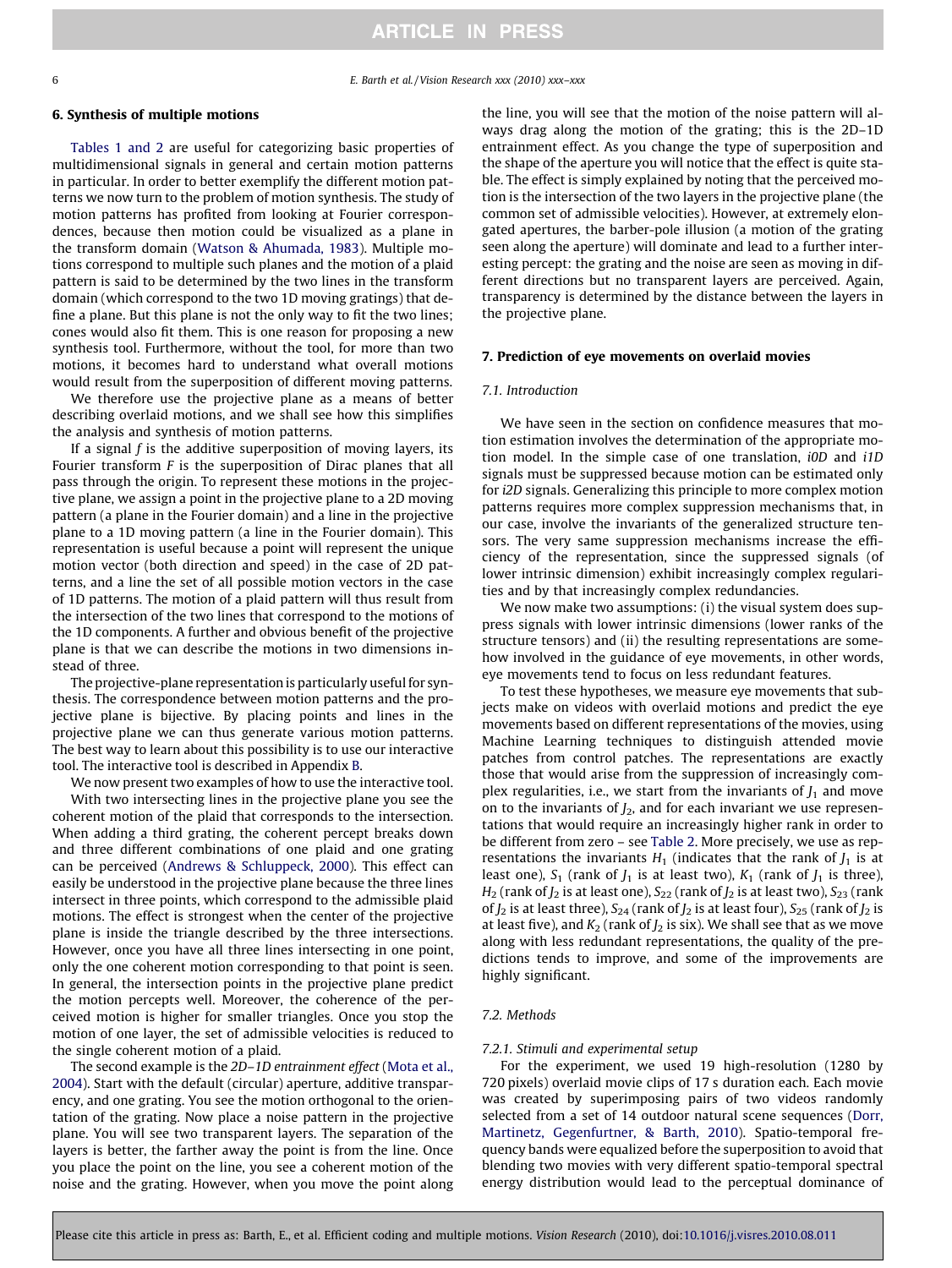one component video in the blended result. To this end, movies were decomposed into an anisotropic spatio-temporal Laplacian pyramid with five spatial and five temporal levels, and blending weights were computed separately on each pyramid level as the reciprocal of its standard deviation. Samples of the resulting stimuli are shown at [http://www.ebarth.de/demos/VRspecial](http://www.ebarth.de/demos/).

The 19 resulting videos were shown in random order to ten volunteering subjects with normal or corrected to normal vision. The experimental setup consisted of an Iiyama Vision Master Pro 514, 22" display screen with an actual viewable diagonal of 20" and an SMI Hi-Speed eye tracker system running at 1250 Hz. The viewing distance was 50 cm. A nine-point array was used to calibrate the tracker. The displayed size of the videos was approximately  $43°$  by 23° of visual angle (because the aspect ratios of the screen and the videos did not match, the videos were displayed in the ''letterbox" format with black stripes at the bottom and top of the screen). The subjects were instructed to freely view the movies. After each movie clip, drift correction was performed and, halfway through each viewing session, the subject was offered a short break in order to relax. The second part of the viewing started with a full recalibration of the eye tracker.

The saccades were extracted from the collected gaze data using a velocity based procedure ([Böhme, Dorr, Krause, Martinetz, &](#page-9-0) [Barth, 2006\)](#page-9-0). The resulting saccade data was further filtered so that samples rendered invalid because of blinks were removed from the data. About 10,000 saccades remained after filtering.

#### 7.2.2. Feature extraction

Here we describe the computations required to determine the invariants and how we use the invariants to compute a feature vector for the subsequent classification stage.

7.2.2.1. First linear stage: Gaussian pyramids and derivatives. We have chosen the simplest way of estimating derivatives, namely to first convolve the image sequence with a Gaussian smoothing kernel, and to then compute the differences among nearby pixel values (e.g.,  $f_x$  at position  $(x, y, t)$  would result as the difference between the values  $f(x-1,y,t)$  and  $f(x+1,y,t)$ ). Second order derivatives are obtained by iterated differentiation, e.g.,  $f_{xx}$  is obtained by applying the above first order derivative to  $f_x$  instead of f.

In order to obtain representations with multiple spatio-temporal scales, we perform the smoothing operation with different levels of resolution. The details of the implementation and the values of the parameters are the same as in [Vig, Dorr, and Barth \(2009\)](#page-9-0) but for the fact that we here use an anisotropic spatio-temporal Gaussian pyramid with five spatial and five temporal levels. In other words, the movie is successively blurred (with a Gaussian kernel with  $\sigma$  = 1 pixel) and subsampled, and the derivatives are then computed as pixel- and frame-wise differences on all the 25 scale levels.

7.2.2.2. First nonlinear stage: product terms. The nine product terms required to estimate the tensor  $J_1$  are defined by Eq. [\(21\),](#page-8-0) e.g.,  $f_\text{\tiny X}^2$ and  $f_x f_y$ . The 36 product terms in  $J_2$  are defined by Eq. [\(15\),](#page-2-0) i.e., all possible combinations of the components of L, e.g.,  $f_{xx}^2, f_{xx}f_{yy}$ , and  $f_{xx}f_{tt}$ . Because the structure tensor is symmetric, only six and 21 product terms have to be computed in practice, respectively. Such multiplications are the key nonlinearity for the suppression of signals with lower intrinsic dimensions ([Zetzsche & Barth,](#page-9-0) [1990\)](#page-9-0).

7.2.2.3. Second linear stage: spatio-temporal pooling. As can be seen in Eqs. [\(3\), \(21\), \(15\),](#page-1-0) the computation of the structure tensors involves a convolution of the nonlinear product terms with a smoothing kernel  $\omega$ . Our kernel is a Gaussian with a width of  $\sigma$  = 1 pixel. For motion estimation, the size of  $\omega$  should be adapted to the size of the spatio-temporal neighborhood for which one can assume the motion model to hold. In practice, however, the expected size is not known (but could be estimated). We have not systematically investigated the role of this parameter with respect to the prediction results.

7.2.2.4. Second nonlinear stage: invariants. The invariants of  $J_1$  are defined by Eq. [\(18\)](#page-4-0). We used the first part of the equations, i.e., we computed  $H_1$  as the trace of  $J_1$ ,  $S_1$  as the sum of minors, and  $K<sub>1</sub>$  as the determinant. In addition, we equalized the variances of the invariants by computing  $H_1^6$ ,  $S_1^3$ , and  $K_1^2$ . We did this because we wanted the invariants to differ only in terms of how they suppress different signal types and not in terms of how they weight the remaining signal types (because they comprise of products of one, two, and three eigenvalues, respectively). The invariants of  $J_2$  are defined in Section [4.4](#page-3-0). For a 6  $\times$  6 matrix it is computationally more efficient to compute the invariants numerically by performing an eigenvalue analysis, and then using the sums and products of the resulting eigenvalues to compute the invariants. However, we used the geometric means, and not the products of the eigenvalues, in order to equalize the differences between the invariants with respect to how they vary over space and time.

Note that we compute the invariants in order to not depend on a particular choice of the coordinates, in our case  $(x, y, t)$  in horizontal, vertical and time directions. One intuitive interpretation is that we need a mechanism that determines locally the main directions of signal variance, and then we need nonlinearities that generate products and sums of products of these variances ( $\sum_{n=1}^{\infty}$ -structures).

7.2.2.5. Final pooling stage: signal energy as feature vector. There are two reasons for not using the invariants, say  $K_1(x, y, t)$ , directly for making the predictions. The first reason is that both the eye tracker and the eye movements are not precise. Therefore, we have to consider a spatio-temporal neighborhood (window) around the fixations to allow for position uncertainty. The second reason is that using all pixels contained in a reasonably-sized window becomes computationally intractable. For a spatio-temporal patch of 64 by 64 pixels (about 2.5 $\degree$  by 2.5 $\degree$ ), the dimensionality of the pixel space in which subsequent learning algorithms (see below) would have to operate is 4096. Hence, a representation is needed to reduce the dimensionality of the feature space.

We therefore decided to compute the local signal energy in a window around each saccade landing point  $(x, y)$  as

$$
e_{s,t} = \sqrt{\frac{1}{W_s^2} \sum_{i,j=-W_s/2}^{W_s/2} I_{s,t}^2(x_s - i, y_s - j)},
$$
\n(20)

where  $I_{s,t}$  is a frame of the sth spatial and tth temporal level of the saliency pyramid with *I* being one of the invariants  $H_1, \ldots, K_2$ , which had been computed before for every pixel. Because of the reduced resolution of higher spatial levels, the fixation point  $(x_s, y_s)$  on spatial level s is  $(x/2<sup>s</sup>, y/2<sup>s</sup>)$ . For the same reason, window size  $W_s$  was decreased by a factor of two per level in the spatial domain so that the spatial envelope was kept constant ( $W_0$  was set to 64 by 64 pixels for all simulations,  $W_s = W_0/2^s$ ). In time, one frame of a lower level corresponded to several frames on the original level, so that the time window was about half a second. Note that the dimensionality of the space in which the prediction takes place is thus independent of window size.

As a result of all the above steps, we obtained a 25-dimensional (five by five) feature vector with each component being the signal energy of a particular invariant at a particular scale, and in a window around the considered location.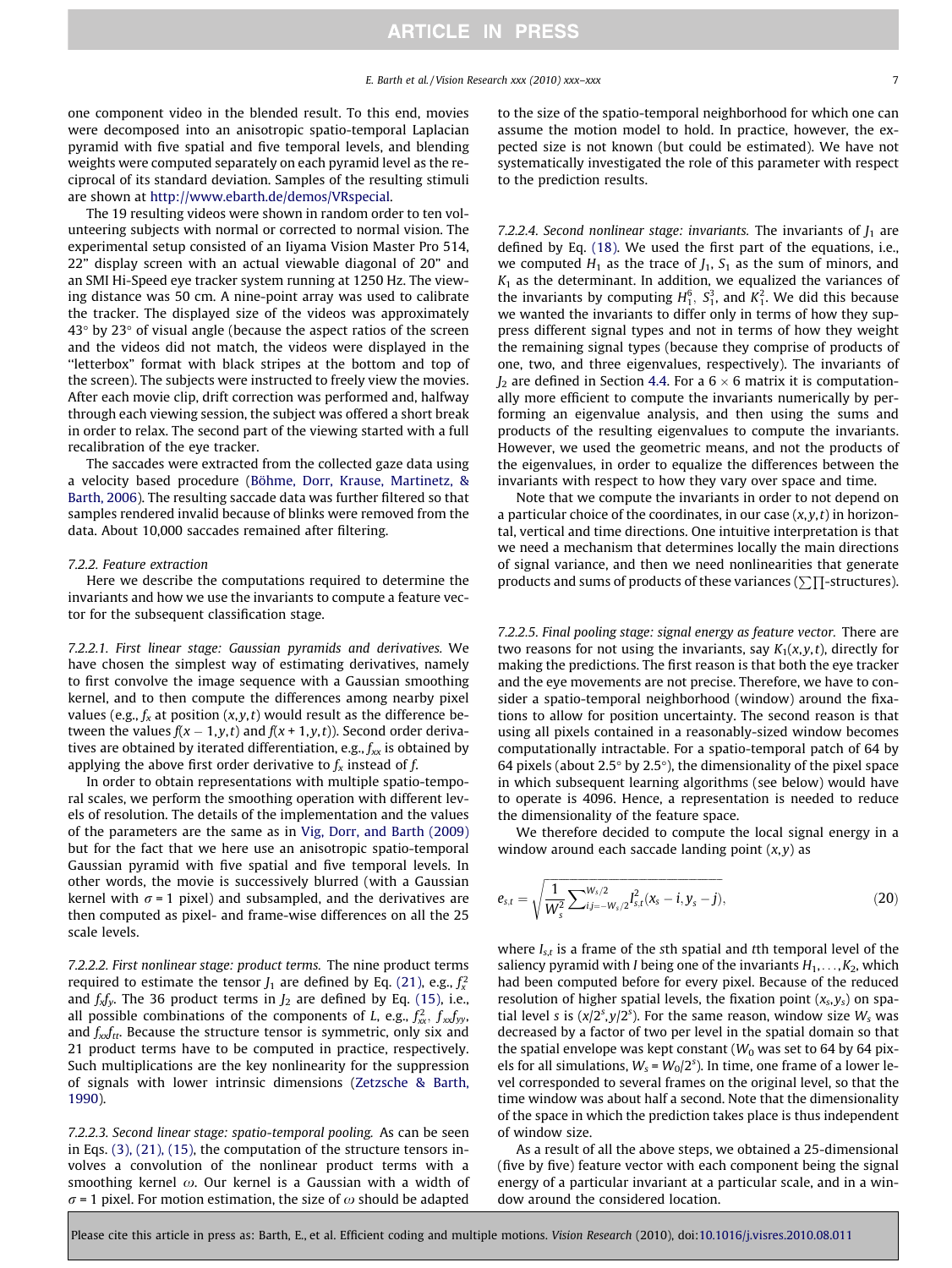<span id="page-7-0"></span>

#### 7.2.3. Machine learning and classification

The locations can be of two types: attended and not attended locations. The set of attended locations consisted of the landing points of the approximately 10,000 saccades extracted from the recorded gaze data. For the non-attended class that contains image regions that were of relatively low saliency, we shuffled the movies and their corresponding scanpaths, so that the non-attended regions of a selected video were picked from the saccade landing points on a different, randomly chosen video and vice versa. This procedure might introduce some overlaps in the two classes, but removes artifacts due to the central fixation bias and assures that the negative examples are drawn from the specific distribution of human fixation locations.

In addition, the data set of all feature vectors was divided into two subsets: the training set, containing the fixations of two-thirds of all subjects (on all 19 movies), and a test set with the fixations of the remaining one-third of the subjects (also on all movies). Although we used saccade data from all movies, we made sure that a subject's scanpath on a given movie appeared only in one of the two subsets, i.e., we were predicting the behavior of new subjects.

On the first subset of data we learned how to separate the classes and on the second subset we tested how well we can predict the eye movements of unknown subjects by using the learned classifier. For learning we trained a soft-margin Support Vector Machine, with a Gaussian kernel (using the standard LIBSVM package). Twenty different training and test set realizations (random subdivisions of the data into the two subsets) were used to perform hypothesis testing. We performed this analysis on the basis of all invariants of  $J_1$  and  $J_2$ . The above classification framework is the same as the one used in [Vig et al. \(2009\)](#page-9-0) for analysis of the predictability of eye movements on natural movies.

# 7.3. Results

The box plot in Fig. 2 is constructed from the ROC (receiveroperator characteristic) scores obtained for the different invariants of  $J_1$  and  $J_2$  (horizontal axis of the plot) over all training and test set realizations. ROC curves illustrate the possible tradeoffs between true-positive and false-positive decisions that would be expected from a classifier. The smaller the Area Under the Curve of the ROC (ROC score or AUC) the more the predictor resembles a random classifier, which has an AUC of 0.5. An AUC of 1.0 means perfect discrimination.

The left part of the figure shows that the predictability of eye movements increases with the intrinsic dimension of the signal, i.e., the rank of  $J_1$ : invariants that extract features with higher intrinsic dimension are more predictive. The right part of the figure shows the same effect for the higher-order structure tensor  $J_2$ . More importantly, the predictions based on  $J_2$  are better than those based on  $J_1$  (see figure caption for details). This confirms our hypothesis that redundancies are suppressed even in the more complex case of overlaid motions.

# 8. Discussion

Neural systems are known to encode changes, a principle that can increase the efficiency of a visual representation. When the input is one-dimensional, encoding changes as deviations from a constant signal is straightforward. Multidimensional signals, however, can be constant in different ways, and therefore the problem of how to encode changes is more complex. One basic classification of how a multidimensional signal may change is due to its intrinsic dimension ([Zetzsche & Barth, 1990](#page-9-0)). In [Barth and Watson \(2000\)](#page-9-0) it has been shown how the principle of encoding only features with higher intrinsic dimensions relates to visual motion selectivity.



Fig. 2. Box plot comparing ROC scores of the invariants of  $J_1$  and  $J_2$  on overlaid movies over all 20 training/test set realizations (for a window size of about 2.5°). Horizontal lines indicate the median, the lower and upper quartiles, and the minimum and maximum values of the specific result set. Circles represent outliers. ROC scores were obtained for different invariants (horizontal axis). Comparison of the prediction performance was done by Wilcoxon's signed rank test. Note that when moving on the horizontal axis, there are steps where ROC score improves significantly; these are  $p(H_1, S_1) = 19 \times 10^{-4}$ ,  $p(S_1, K_1) = 0.89 \times 10^{-4}$ , and  $p(K_1, S_{24}) = 1.4 \times 10^{-4}$ . Further significant differences are  $p(H_1, H_2) = p(S_1, S_{22}) = 0.89 \times 10^{-4}$ , and  $p(K_1, K_2) = 1.03 \times 10^{-4}$ . Finally note that overall, all invariants of  $J_2$  and the highest-order invariant of  $J_1$  give a very high prediction rate (median 78%, indicated by the red dotted line, or higher).

Based on a generalization of the structure tensor, we have here presented an extension of these concepts to the case of multiple motions – see [Table 2](#page-3-0).

Moreover, we have here shown how to determine the basic types of overlaid motion signals based on the rank of the generalized structure tensor. To experience this, the reader can generate different motion patterns that correspond to the different lines of [Table 2](#page-3-0) by using the interactive tool. The more reddish and the less green the entries in that line are, the more undefined the motion is. The classical example is that of the aperture problem in the second line of [Table 2](#page-3-0). In this case, the motion percept is mainly determined by the shape of the aperture. We have presented the 2D– 1D entrainment effect as an example of a higher-order aperture problem. Such problems occur when the generalized structure tensor is ill-conditioned.

Spatio-temporal scales are defined by the support of the derivatives. A further scale parameter is the support of the integration kernel  $\omega$ , which should correspond to the region for which the motion model is valid. The convolution with  $\omega$  is a linear pooling of nonlinear responses, which, in turn, are products of responses of linear filters, e.g.,  $J_2$  consists of terms such as  $\omega * f_{xx} f_{tt}$ . We have not addressed the relationship between the initial linear integration scale (support of the derivatives, size of V1-like receptive fields) and the nonlinear-linear pooling scale (the size over which the nonlinear terms are integrated).

A further limitation is that we do not deal with color, but we have shown elsewhere [\(Mota, Stuke, & Barth, 2006](#page-9-0)) how the approach can be extended to deal with multispectral images, and how color can help to solve the problem of estimating multiple orientations and motions.

In order to better understand the relationship between the individual motion layers and the global motion of multiple transparent layers, we have used the projective-plane representation of motion. Single points in the projective plane represent well-defined motions. The motion layers are lines or points in the projective plane. If their intersection defines a single point, this point will be the single coherent motion that we see. Multiple points generate transparent motions, and lines generate incoherent motions in the sense that all motions that correspond to points on a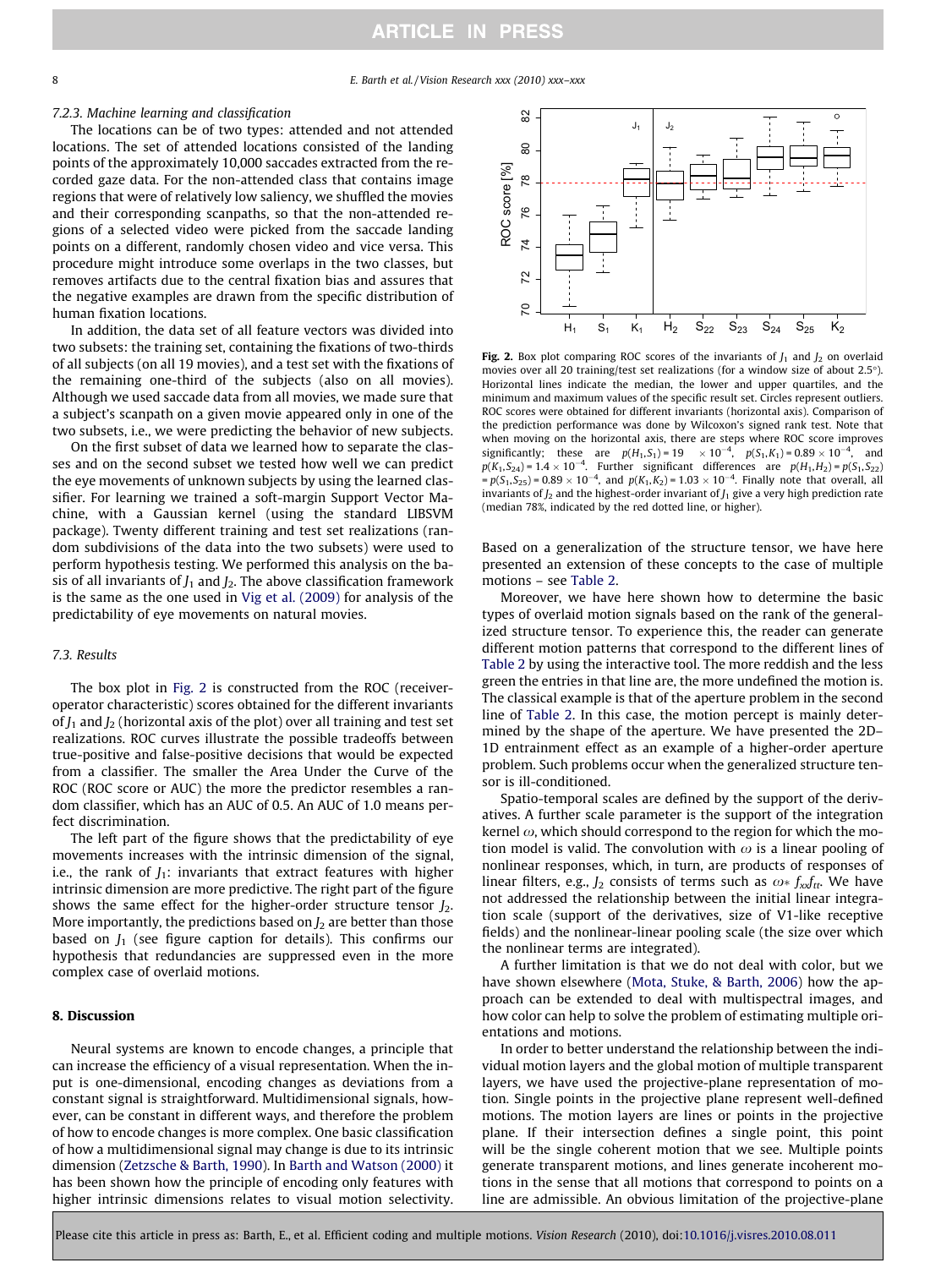<span id="page-8-0"></span>representation of motion is that it is, like the Fourier-domain representation, a global representation of motion patterns and therefore does not include a description of apertures. Moreover, we have designed and implemented an interactive tool for generating motion patterns. We believe that the interactive tool can be helpful for better understanding multiple-motion stimuli and their associated percepts.

Finally, our experimental results show that eye movements on overlaid natural movies can be predicted with high accuracy by using the invariants of the generalized structure tensors  $J_1$  and  $J_2$ (prediction rates of over 70%). However, the higher order invariants of  $J_2$  (the tensor for two motions) are significantly more predictive (see [Fig. 2](#page-7-0)). This demonstrates that our approach can be successfully applied to complex natural stimuli, and that it can yield very good predictions of the observed behavior with just a small number of standard parameters.

Overall, we hope to have contributed to the understanding of what kinds of nonlinearities are needed to deal with the basic types of signal variations in the visual input, such as to obtain a more efficient representation, where higher-order redundancies are suppressed.

#### Acknowledgments

Our work was supported by the Deutsche Forschungsgemeinschaft (DFG) under Ba 1176/7, by the DAAD and by the Graduate School for Computing in Medicine and Life Sciences (which is funded by Germany's Excellence Initiative [DFG GSC 235/1]). Also, our research has received funding from the European Commission within the GazeCom project (IST-C-033816) of the FP6. All views herein are those of the authors alone; the European Commission is not liable for any use made of the information. We thank Martin Haker for implementing parts of the interactive tool.

#### Appendix A. The spatio-temporal structure tensor

For an image sequence  $f(x, y, t)$ , the structure tensor is defined as

$$
J = J_1 = \omega * \begin{pmatrix} f_x^2 & f_x f_y & f_x f_t \\ f_x f_y & f_y^2 & f_y f_t \\ f_x f_t & f_y f_t & f_t^2 \end{pmatrix} .
$$
 (21)

If the trace of J differs from zero, the intrinsic dimension is at least one but could be higher; thus the trace detects all kinds of spatio-temporal changes that are not further differentiated. The determinant detects non-stationary 2D features such as corners and dots. As shown in [Barth \(2000\)](#page-9-0), the minors of J encode the motion: if f is  $f = (x - vt)$ , the motion vector v is

$$
v = \left(\frac{M_{31}}{M_{11}}, -\frac{M_{21}}{M_{11}}\right). \tag{22}
$$

The minors  $M_{ij}$  are the determinants of the matrices obtained from  $J$  by eliminating row  $4-i$  and column  $4-j$ , e.g.,  $M_{11} = \omega * f_x \cdot \omega * f_y - \omega * f_x f_y \cdot \omega * f_x f_y.$ 

### Appendix B. How to use the interactive tool

The interactive tool (IT) displays the synthesized motion in the left panel and the projective plane in the right panel. In addition it has a graphical user interface (GUI) with menus and buttons. The right panel and the GUI are used to define the motion layers. The left panel and the GUI are used to define the aperture and view the resulting motion sequence. The intensities are displayed directly without any correction of possible monitor nonlinearities.

#### B.1. Projective-plane window (right panel)

The spatial patterns in the motion layers can be of two types: either a sinusoidal grating (spatial 1D pattern) or a spatial noise pattern (spatial 2D pattern).

A grating is defined by a line in the projective plane. After activating the "Grating" button (bottom left), the user draws the line by clicking and dragging in the right panel. The first left-button mouse click defines one point and the release of the button a second point of the desired line. A line will appear extending from the point where the mouse button was first pressed to the point the mouse was released at. The two points continue to be marked with anchors that can be dragged any time in order to modify the line. The distance between the anchors defines the spatial frequency of the grating. The distance of the line from the center of the panel defines the slowest admissible velocity. The orientation of the line equals the orientation of the grating.

To define a noise pattern, the user should first select the ''Noise" button (below the "Grating" button) and then click on the right panel once (again by using the left mouse button). The position of that click defines the motion of the layer (remember: translating 2D spatial patterns are points in the projective plane). The speed is defined by the distance to the center and the direction of motion by the direction vector from the point to the center. Thus, as one moves the point towards the center, the motion will slow down. The circle drawn around the dot indicates the variance of the noise pattern. To increase the speed of the grating or the noise pattern, move the line or dot away from the center. To change the orientation of the grating, rotate the line by dragging one or both anchors. To change the variance of the noise pattern, increase the radius of the circle drawn around the point by selecting and dragging the circle line.

#### B.2. Multiple layers

To add another layer, repeat the procedures above. The IT is currently limited to three motion layers. The overlay can be either additive or multiplicative. The type of overlay can be selected by the two radio buttons ''Additive" and ''Multiplicative".

#### B.3. Aperture and movie window (left panel)

In addition to displaying the resulting movie, the left panel can be used to draw different apertures. The default aperture is a circle. Other apertures can be selected from the ''Aperture" pull-down menu. Furthermore, the apertures can be translated and rotated. Finally, the apertures can be reproduced by the ''Edit Copy Paste" feature and also deleted. Different types of apertures can be overlaid. Each new aperture needs to be first selected from the pulldown menu. After a selected aperture has been drawn, the mouse cursor switches to the selection mode, so that the user can select one or more apertures, e.g., for rotation or deletion.

#### B.4. Remaining buttons and features

The ''Start" button will start the movie in the left panel. The same button will also stop the movie once it runs. The "Clear" button will delete the selected motion layer (grating or noise) in the right panel, and ''Clear All" will delete all the motion layers. The apertures can only be deleted by selection and the ''Delete" option in the "Edit" menu. The "Detach" button will detach the applet from the browser so that one can easily place the IT window in a preferred position. One can stop (or restart) the motion of just one layer by a double click on the anchor of a line or a point in the projective plane.